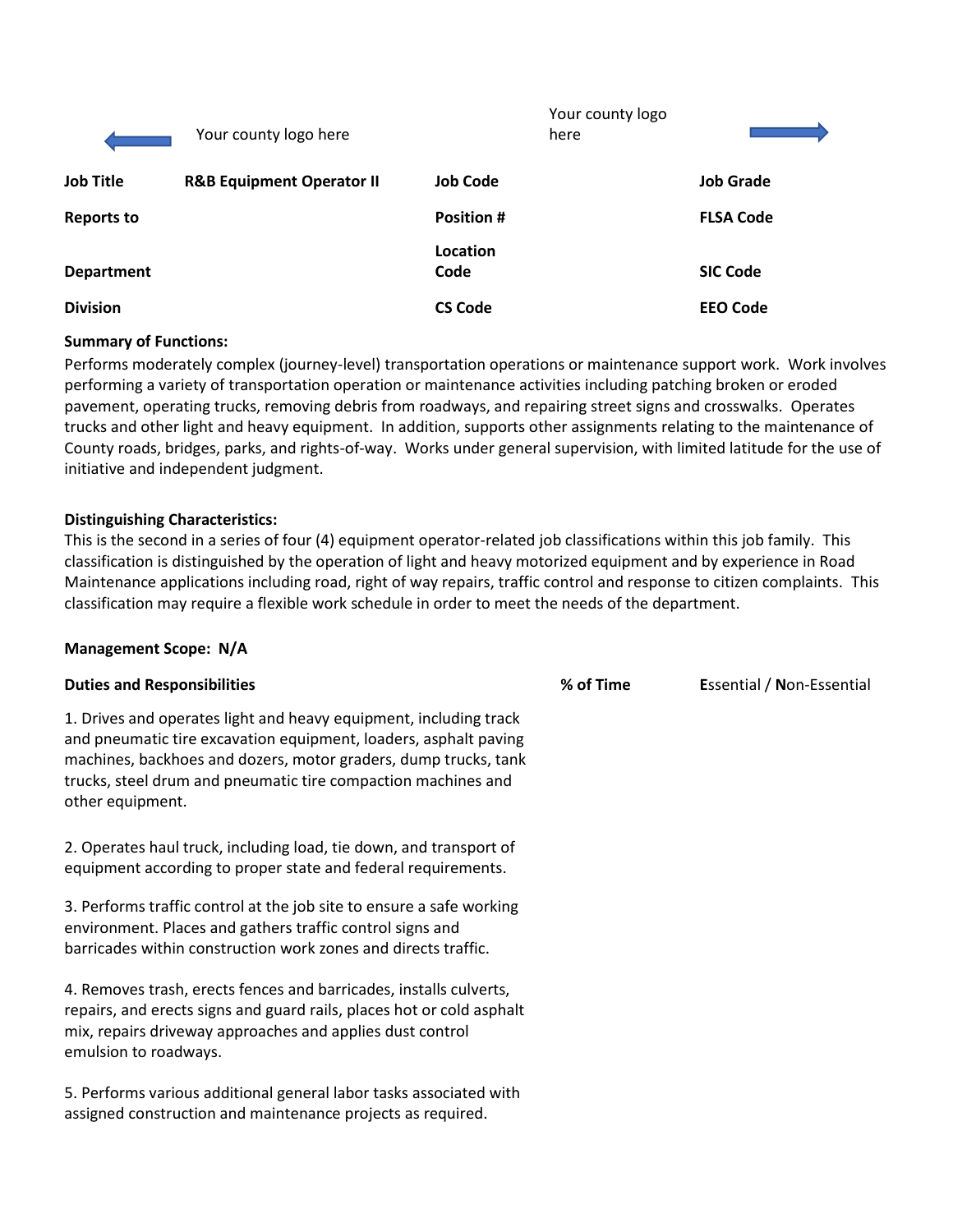8. Operates heavy equipment under immediate supervision for emergency relief or training purposes as assigned.

9. Performs other job-related duties as assigned.

## **Minimum Qualifications**

Education, Experience and Training:

Requires High School diploma or GED equivalent.

Requires one year of experience in construction, maintenance or repairs of roadways, bridges, and operating heavy and light construction equipment or closely related experience.

 Licenses, Registrations, Certifications, or Special Requirements: Texas Class A CDL with acceptable driving record. Requires FEMA ICS 100, 200, 300 and 400 certifications. Work Zone Flagger Training certificate

Preferred:

Texas Pesticide and Herbicide Applicator's License.

## **Knowledge, Skills & Abilities:**

#### **Knowledge of:**

\* Applicable safety practices and regulations.

\* Applicable provisions that reduce operating hazards and enhance safety rules, regulations, and precautions.

\* Accepted maintenance, construction standards and processes for Roadway & Right of Way maintenance activities.

\* Proper implementation and maintenance of Traffic Control plans as outlined in the Texas Manual of Uniform Traffic Control Devices.

#### **Skill in:**

\* Operating a variety of road maintenance light and heavy equipment safely at an advanced level.

\* Both verbal and written communication, including conveying and following instructions and providing information to the public.

\* Diagnosing equipment problems and making field repairs and adjustments.

\* Applying proper and applicable safety practices, procedures, and regulations.

\* Working with others, including working as a team member.

# **Ability to:**

\* Safely and correctly operate road construction and maintenance equipment using proper techniques.

\* Understand and precisely follow both verbal and written instructions and communicate in a concise and effective manner.

\* Reason and make sound judgements.

- \* Work independently and efficiently.
- \* Manage time well, perform multiple tasks, and organize diverse activities.

\* Establish and maintain effective working relationships with County employees and officials, representatives of outside agencies, and the general public.

\* Demonstrate regular and reliable attendance.